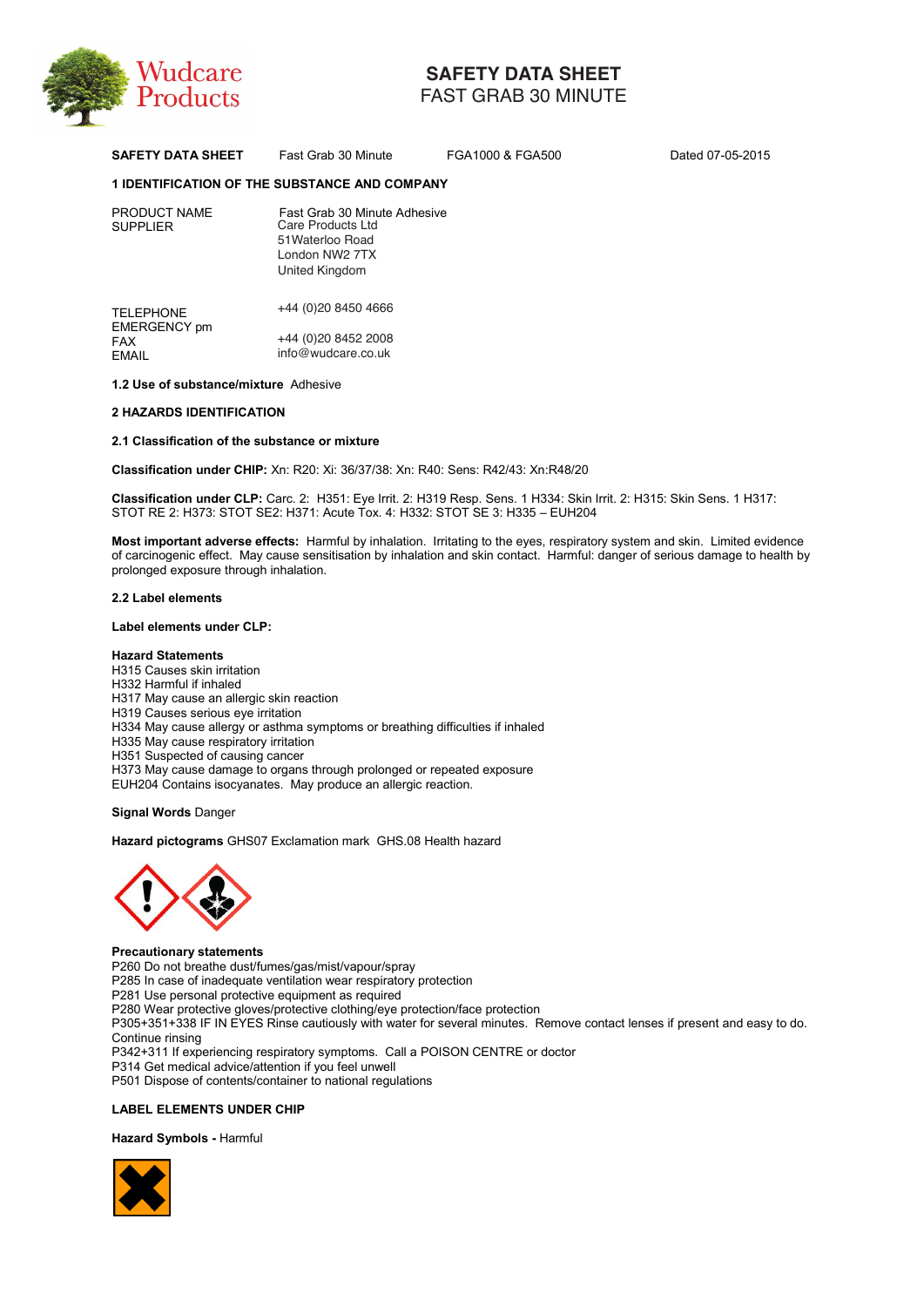

# FAST GRAB 30 MINUTE

**Risk Phrases**  R20 Harmful by inhalation R36/37/38 Irritating to eyes, respiratory and skin R40 Limited evidence of a carcinogenic effect R42/43 May cause sensitization by inhalation and skin contact R48/20 Harmful: danger of serious damage to health by prolonged exposure through inhalation

# **Safety Phrases**

S23 Do not breathe vapour S36/37 Wear suitable protective clothing and gloves S45 In case of accident or if you feel unwell seek medical advice immediately (show label where possible) S63 In case of accident by inhalation remove casualty to fresh air and keep at rest **Precautionary Phrases**  Contains isocyanates. See information supplied by the manufacturer **EXERCT V DATA SHEET**<br>
FAST GRAB 30 MINUTE<br>
FAST GRAB 30 MINUTE<br>
py and skin<br>
inic effect<br>
inalidion and skin contact<br>
ining and gloves<br>
unwell seek medical advice immediately (show label wh<br>
remove casuality to fresh air

**2.3 Other Hazards**  PBT This product is not identified as aPBT/vPvB substance

# **3 COMPOSITION/INFORMATION ON INGREDIENTS**

# **3.2 Mixtures**

# **Hazardous ingredients**

DIPHENYLMETHANE DIISOCYANATE(ISOMERS AND HOMOLOGUES) - REACH registered number(s) 01-2119457024-46-0006, 01-2119457024-46-0007

| EINECS CAS | <b>CHIP Classification</b>                | CL            |
|------------|-------------------------------------------|---------------|
|            | 9016-87-9 Xn: R20: Xi: R36/37/38: Xn: R40 | Cа            |
|            | Sens: R42/43: Xn: R48/20                  | ST)           |
|            |                                           | $\sim$ $\sim$ |

**EINECS CAS CHIP Classification CLP Classification Per Cent**  rc. 2: H351: Acute Tox. 4: H332 OT RE 2: H373: Eye Irrit. 2 H319: STOT SE 3: h335: Skin Irrit 2: H315: Resp. Sens. 1: H334: Skin Sens. 1: H317

# **4 FIRST AID MEASURES**

# **4.1 Description of First Aid Measures**

# **Skin Contact**

Remove all contaminated clothes and footwear immediately unless stuck to skin

Remove from skin with paper or towel. Wash affected area thoroughly with soap and water. Seek medical advice if symptoms persist.

# **Eye Contact**

Bathe the eye with running water for 15 minutes. Transfer to hospital for specialist examination

# **Ingestion**

Do not induce vomiting. If conscious, give  $\frac{1}{2}$  litre of water to drink immediately.

Transfer to hospital as soon as possible

# **Inhalation**

Remove casualty from exposure ensuring one's own safety whilst doing so. Obtain medical help if there is difficulty breathing

# **4.2 Most important symptoms and effects, both acute and delayed**

**Skin contact**  There may be irritation and redness at the site of contact. Onset of symptoms may be delayed **Eye contact**  There may be irritation and redness **Ingestion**  Nausea and stomach pain may occur. There may be vomiting **Inhalation**  Exposure may cause coughing or wheezing. There may be congestion of the lungs causing severe shortness of breath. Onset of symptoms may be delayed **Delayed/immediate effects**  Immediate effects can be expected after short-term exposure RS AND HOMOLOGUES) – R<br>
CLP Classification:<br>
THE 2: H351: Ac<br>
STOT RE 2: H37:<br>
STOT SE 3: h335<br>
Resp. Sens. 1: H;<br>
H317<br>
Minediately unless stuck to ski<br>
ected area thoroughly with sos<br>
Transfer to hospital for special<br>
ow

**4.3 Indication of any immediate medical attention and special treatment needed Immediate / special treatment** Eye bathing equipment should be available on the premises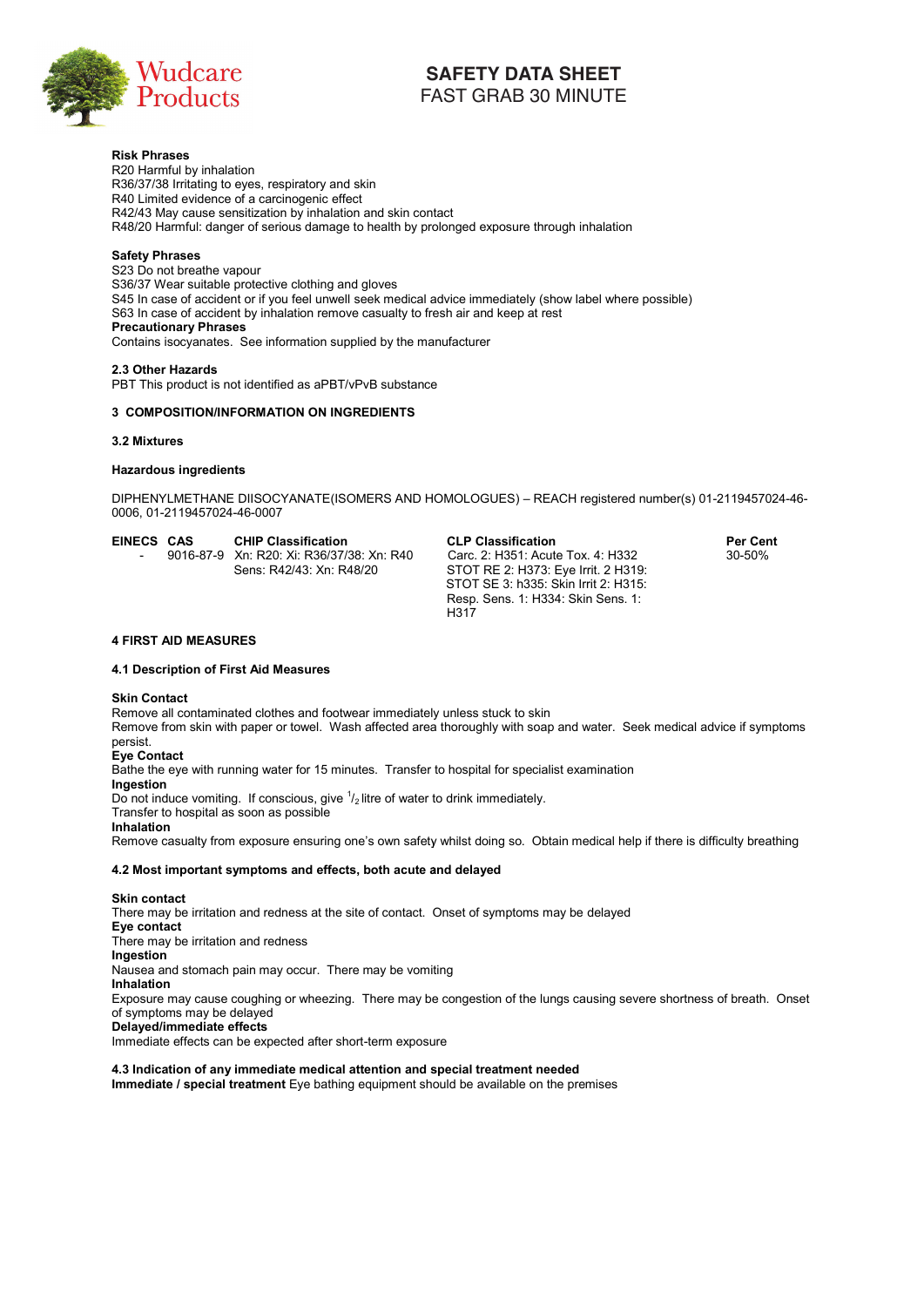

# **5 FIRE FIGHTING MEASURES**

**5.1 Extinguishing media**  Carbon dioxide, alcohol or polymer foam and dry chemical powder **5.2 Special hazards arising from the substance or mixture Exposure hazards**  In combustion emits toxic fumes **5.3 Advice for fire fighters**  Wear self-contained breathing apparatus. Wear protective clothing to prevent contact with skin and eyes

# **6 ACCIDENTAL RELEASE MEASURES**

# **6.1 Personal precautions, protective equipment and emergency procedures**

# **Personal precautions**

Mark out the contaminated area with signs and prevent access to unauthorized personnel. Turn leaking containers leak-side up to prevent the escape of liquid. Refer to section 8 of SDS for personal protection details

#### **6.2 Environmental precautions**

# **Environmental Precautions**

Do not discharge into drains or rivers. Contain the spillage using bunding

# **6.3 Methods and material for containment and cleaning up**

# **Clean-up procedures**

Absorb into dry earth or sand. Neutralise with dilute hydrochloric acid. Neutralise with water containing 1% WETTING AGENT. To avoid build up of pressure due to the evolution of carbon dioxide, do not seal containers until fully reacted

# **6.4 Reference to other sections**

Refer to Section 8 of SDS

# **7 HANDLING AND STORAGE**

# **7.1 Precautions for safe handling**

# **Handling requirements**

Ensure there is sufficient ventilation of the area. Avoid direct contact with the substance

# **7.2 Conditions for safe storage including any incompatibilities**

#### **Storage conditions**

Store in a cool, well ventilated area. Keep container tightly closed **Suitable packaging**  Must only be kept in original packaging

#### **7.3 Specific end uses**

The identified uses for this product are detailed in Section 1

#### **Usage description**

Persons already sensitised to diisocyanates may develop allergic reactions when using this product. Persons suffering from asthma, eczema or skin problems should avoid contact, including dermal contact with this product. This product should not be used under conditions of poor ventilation unless a protective mask with an appropriate gas filter (i.e. type A1 according to standard EN 14387) is used ne spillage using bunding<br>
deaning up<br>
ute hydrochloric acid. Neutral<br>
n of carbon dioxide, do not sea<br>
Avoid direct contact with the s<br>
incompatibilities<br>
iner tightly closed<br>
ner tightly closed<br>
ner tightly closed<br>
ner t

# **8 EXPOSURE CONTROLS/PERSONAL PROTECTION**

| 8.1 control parameters<br>Workplace exposure limits |                 | Respirable dust |                          |             |
|-----------------------------------------------------|-----------------|-----------------|--------------------------|-------------|
| State                                               | 8 hour TWA      | 15 min STEL     | 8 hour TWA               | 15 min STEL |
| UK                                                  | $0.02$ mg/m $3$ | $0.07$ mg/m $3$ | $\overline{\phantom{0}}$ | -           |

#### **Hazardous ingredients**

# **DIPHENYLMETHANE DIISOCYANATE (ISOMERS AND HOMOLOGUES)**

|       | <b>Workplace exposure Limits</b> |             | <b>Respirable dust</b> |                          |
|-------|----------------------------------|-------------|------------------------|--------------------------|
| State | 8 hour TWA                       | 15 min STEL | 8 hour TWA             | 15 min STEL              |
| UK    | 0.02mg/m3                        | 0.07mg/m3   | -                      | $\overline{\phantom{0}}$ |

# **DNEL/PNEC Values**

**DNEL/PNEC** No data available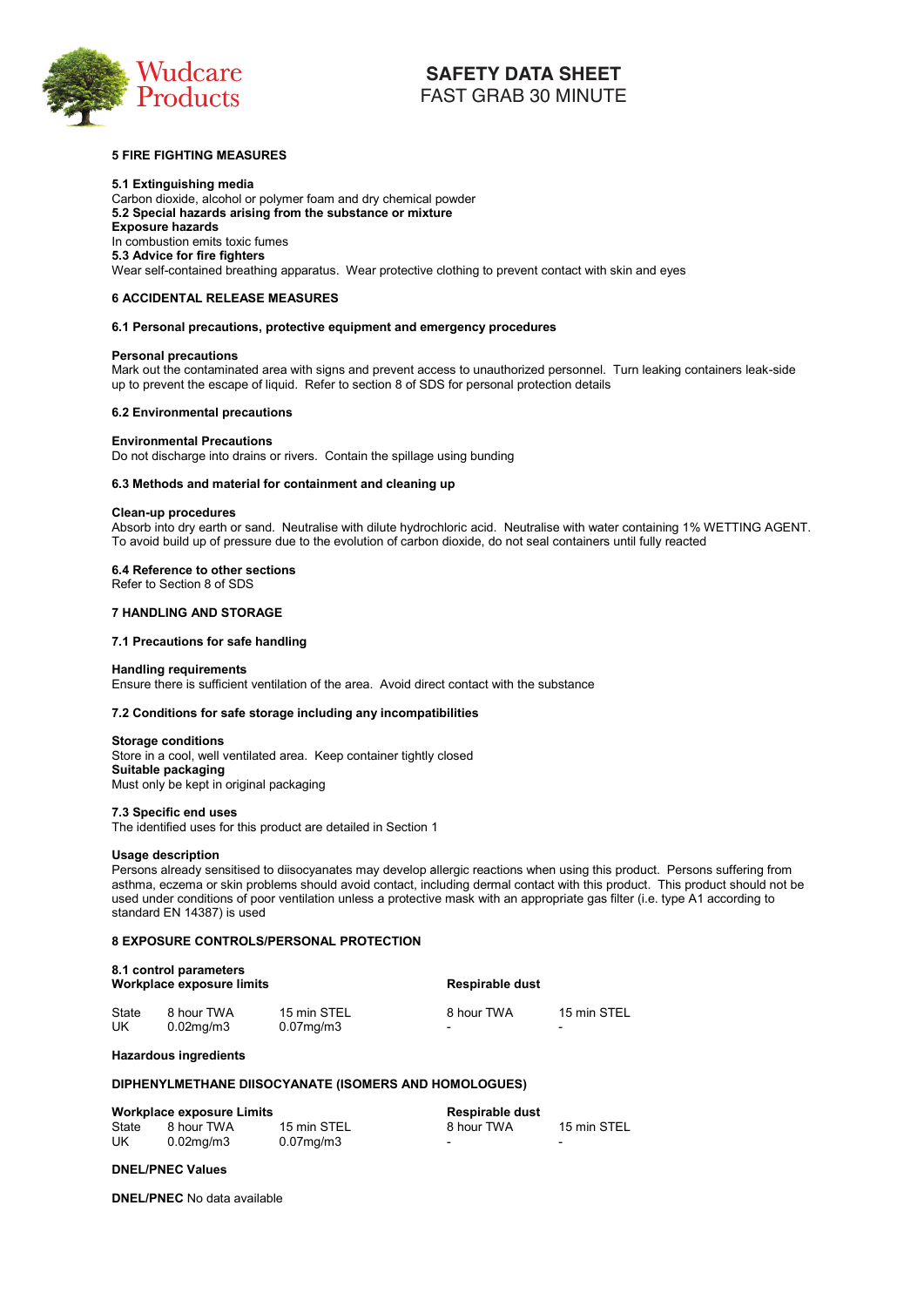

# **8.2 Exposure controls**

**Engineering measures - Ensure there is exhaust ventilation in the area** 

**Respiratory protection -** In case of insufficient ventilation wear suitable respiratory equipment. If exposure levels are likely to be exceeded, use a full face mask fitted with an organic AXP3 filter for short term low level exposures. For long term or high level exposures, compressed airline breathing apparatus should be used

**Hand protection -** Avoid skin contact, Use Viton or 4H chemical gloves for repeated exposure. Use nitrile gloves for low level exposure. The user **has a legal duty to carry out a COSHH risk assessment to determine the correct glove Eye protection -**Safety goggles

**Skin protection - Wear protective work clothing sufficient to avoid skin contact. Wash hands regularly before breaks and at** the end of the working day

**Environmental -** No special requirement

# **9 PHYSICAL AND CHEMICAL PROPERTIES**

**9.1 Information on basic physical and chemical properties** 

**State** Liquid **Colour** Dark brown Odour Characteristic odour **Evaporation rate** Slow **Oxidising** Non-oxidising (by EC criteria) **Solubility in water Reacts with water Viscosity** Viscous **Flash point °C** >200 **C** >200 **Auto-flammability <sup>o</sup> C** >400 **Vapour pressure** <0.00001hPa **Relative density** 1.12

#### **9.2 Other information**

**Other information** No data available

# **10 STABILITY AND REACTIVITY**

**10.1 Reactivity -** Stable under recommended transport or storage conditions **10.2 Chemical Stability** - Stable under normal conditions **10.3 Possibilities of hazardous reactions Hazardous reactions**  Hazardous reactions will not occur under normal transport or storage conditions. Decomposition may occur on exposure to conditions or materials listed below **10.4 Conditions to avoid** Heat and moist air **Pratterion rate Solution**<br> **Pratterion Fate Solution**<br> **Edity in water Feacts with water**<br> **Edity in water Feacts with water**<br> **Solution Columb Control of the Section Section Columb Control of the Pressure -0.00001hPa**<br>

**10.5 Incompatible materials** 

**Materials to avoid** Water, strong acids and strong bases **10.6 Hazardous decomposition products** - In combustion emits toxic fumes

# **11 TOXICOLOGICAL INFORMATION**

# **11.1Information on toxicological effects**

# **Toxicity values**

| Route         | <b>Species</b> | Test | Value  | Units |
|---------------|----------------|------|--------|-------|
| <b>DERMAL</b> | RBT            | LD50 | >9400  | mg/kg |
| <b>ORAL</b>   | RAT            | LD50 | >10000 | mg/kg |

**Hazardous ingredients** 

# **DIPHENYLMETHANE DIISOCYANATE (ISOMERS AND HOMOLOGUES)**

| ORL        | <b>RAT</b> | LD50 | 10000 | mg/kg |
|------------|------------|------|-------|-------|
| <b>SKN</b> | RBT        | LD50 | 5000  | mg/kg |

# **Relevant effects for mixture**

| <b>Effect</b>            | Route          | <b>Basis</b>         |
|--------------------------|----------------|----------------------|
| Acute toxicity (harmful) | INH            | Hazardous calculated |
| Irritation               | OPT INH DRM    | Hazardous calculated |
| Sensitisation            | <b>INH DRM</b> | Hazardous calculated |
| Repeated dose toxicity   | INH            | Hazardous calculated |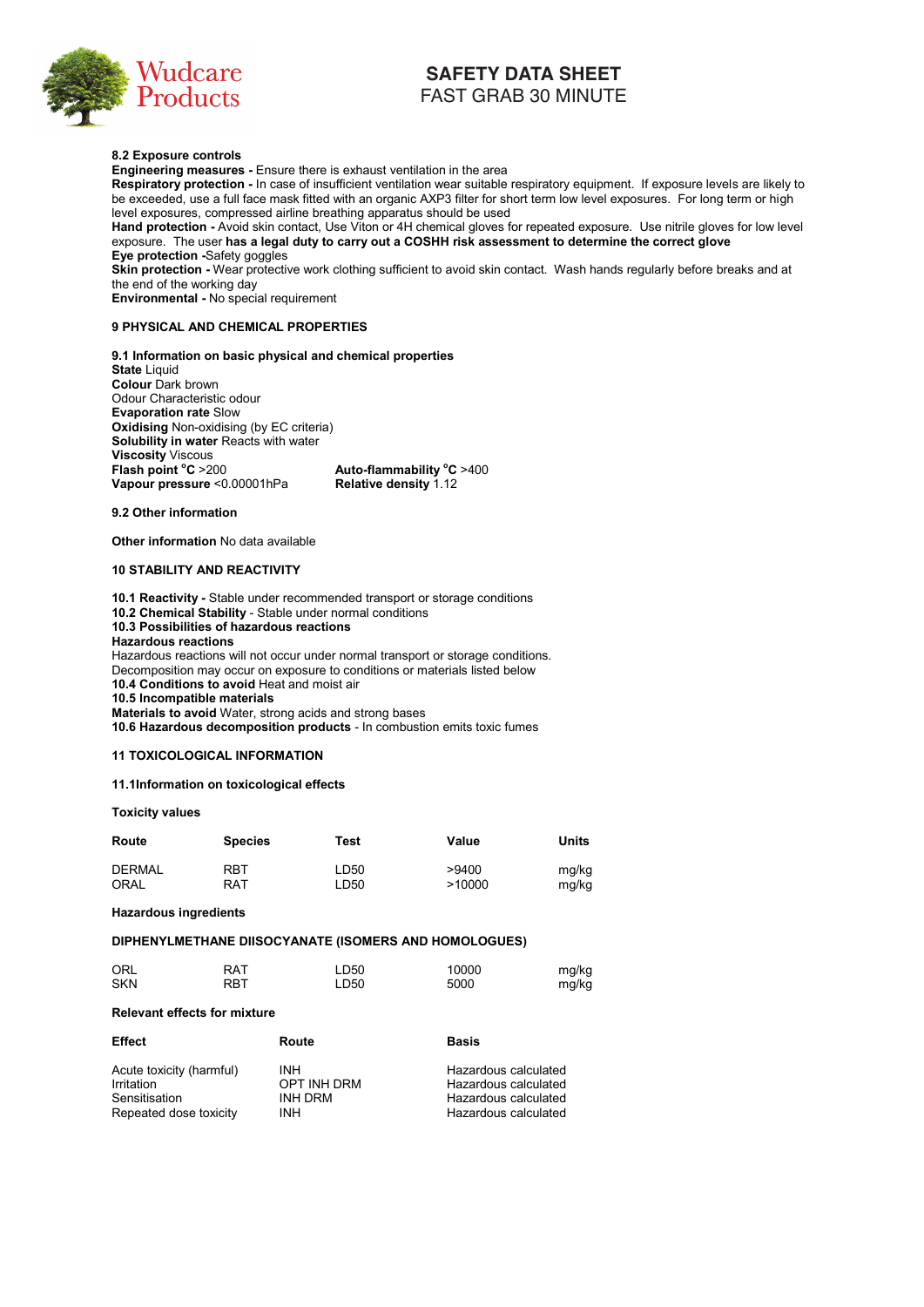

# **Symptoms/routes of exposure**

**Skin contact -** There may be irritation and redness at the site of contact. Onset of symptoms may be delayed **Eye contact -** There may be irritation and redness

**Ingestion -** Nausea and stomach pain may occur. There may be vomiting

**Inhalation -** Exposure may cause coughing or wheezing. There may be congestion of the lungs causing severe shortness of breath

**Delayed/immediate effects -** Immediate effects can be expected after short-term exposure **Other information -** Not applicable

# **12 ECOLOGICAL INFORMATION**

# **12.1 Toxicity**

#### **Eco toxicity values**

| <b>Species</b>              | Test     | Value | Units |
|-----------------------------|----------|-------|-------|
| Aquatic plants              | 72H EC50 | 1640  | mq/l  |
| Daphnia magna               | 24H EC50 | >1000 | mq/l  |
| Sludge                      | 3H EC50  | >100  | ma/l  |
| ZEBRAFISH Brachydanio rerio | 96H LC50 | >1000 | mg/l  |

**12.2 Persistence and degradability -** Bio degradable in part only

**12.3 Bio accumulative potential -** Bio accumulative potential No data available

#### **12.4 Mobility in the soil**

**Mobility -** Reacts with water to form an insoluble Polyuria - Do not discharge into natural waters without pre treatment

# **12.5 Results of PBT and vPvB assessment**

**PBT identification**  This product is not identified as a PBT /vPvB substance **12.6 Other adverse effects - No data available** 

# **13 DISPOSAL CONSIDERATIONS**

#### **13.1 Water treatment methods**

**Disposal operations -** Wet waste, arrange for disposal by a licensed waste disposal company **Disposal of the packaging -** Arrange for disposal by a licensed waste disposal company NB the user's attention is drawn to the possible existence of regional or national regulations regarding disposal

# **14 TRANSPORT INFORMATION**

**Transport class -** This product does not require a classification for transport

# **15 REGULATORY INFORMATION**

**15.1 Safety health and environmental regulations/legislation specific for the substance or mixture** 

# **Specific regulations**

This product is classified as a mixture.CLP classification for information only. Persons already sensitized to diisocyanates may develop allergic reactions when using this product. Persons suffering from asthma, eczema or skin problems should avoid contact, including dermal contact with this product. This product should not be used under conditions of poor ventilation unless a protective mask with an appropriate gas filter (i.e. type A1 according to standard EN 14387) is used. are paints<br>
one and area of the state of the state of the state of the state of the state of the state of the state of the state of the state of the state of the state of the state of the state of the solid magnitude pole

#### **15.2 Chemical Safety assessment**

A chemical safety assessment has not been carried out for the substance or the mixture by the supplier

# **16 OTHER INFORMATION**

#### **Other information**

The safety data sheet is prepared in accordance with Commission Regulation (EU) No 453/2010 \*Indicates text in the SDS which has changed since the last revision Phrases used in Section 2 and Section 3 EUH204 Contains isocyanates - May produce an allergic reaction H315 Causes skin irritation H317 May cause an allergic skin reaction H319 Causes serious eye irritation H332 Harmful if inhaled H334 May cause allergy or asthma symptoms or breathing difficulties if inhaled

H335 May cause respiratory irritation